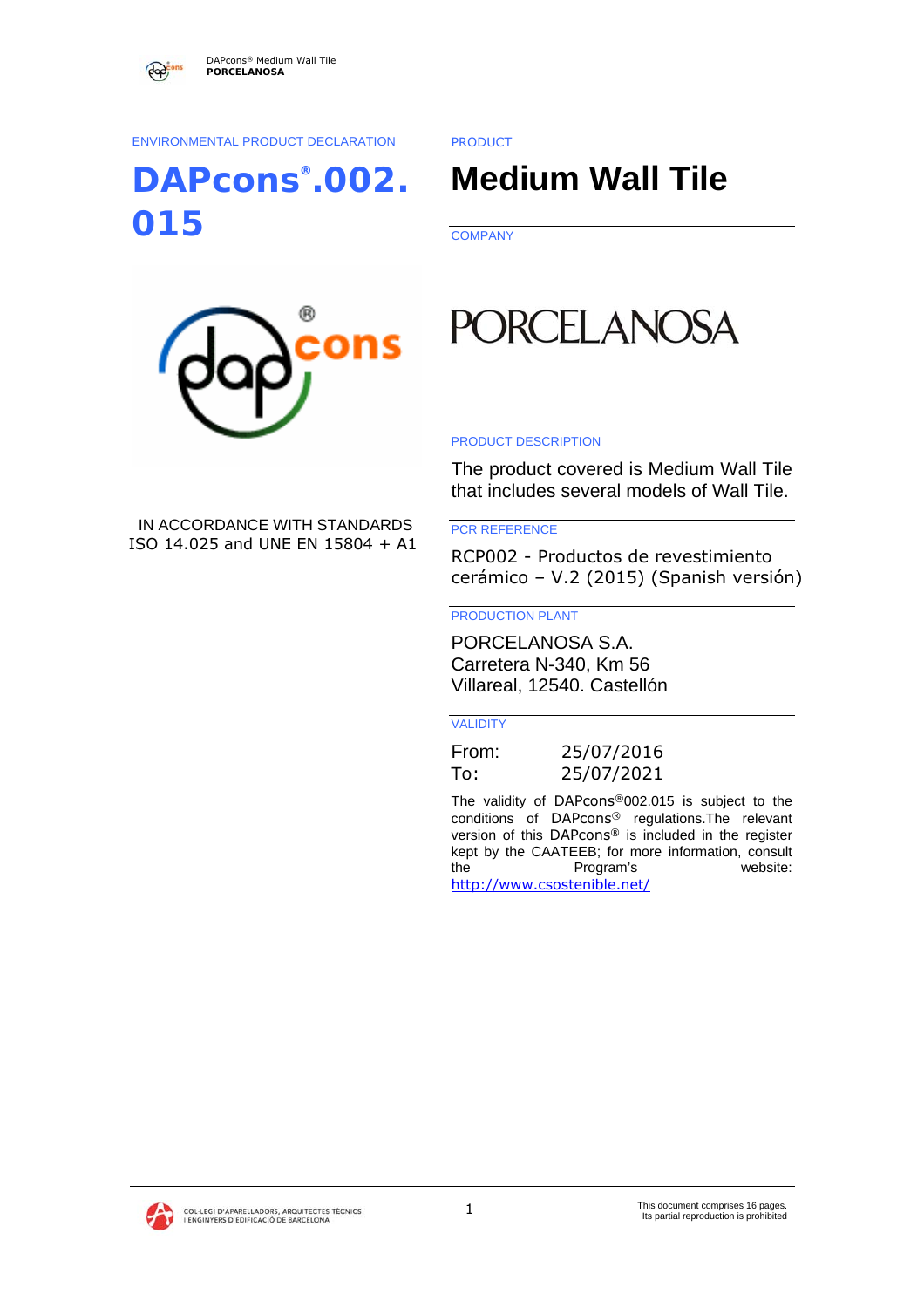

## **Environmental Product Declaration: Medium Wall Tile Executive Summary**

PROGRAM DAP®construcción

Environmental product declarations in the construction sector http://www.csostenible.net

**PROGRAM OPERATOR** 

Col·legi d'Aparelladors, Arquitectes Tècnics i Enginyers d'Edificació de Barcelona (CAATEEB) C. Bon Pastor, 5, 08021 Barcelona www.apabcn.cat

HOLDER OF THE DECLARATION

PORCELANOSA S.A., Carretera N-340, Km 56 Villareal, 12540. Castellón.

DECLARATION CARRIED OUT BY: ReMa-INGENIERÍA, S.L. Calle Crevillente 1, entlo, Castellón - España

**DECLARATION NUMBER** 

PRODUCT DECLARED

DAPcons® 002.015

Medium Wall Tile

PRODUCT DESCRIPTION

The product in question is a Medium Wall Tile that includes several models of Wall Tile. The variability of Life Cycle Inventory Assessment (LCIA) results doesn't exceed 10%.

**REGISTRATION DATE** 

25.07.2016

**VALIDITY** 

This verified declaration authorises the holder to use the DAPcons® eco-label logo. The declaration is applicable exclusively to the product in question and for five years as of the date of registration. PORCELANOSA S.A. is responsible for the information contained in this declaration.



ENDORSED BY AUTHORISED VERIFIER



and contains information of an environmental nature about the life cycle of Medium Wall Tile manufactured by PORCELANOSA at its plant in Villareal, Castellón, Spain. This declaration is based on the document "RCP 002 Productos de revestimiento cerámico – Versión 2 – 2015.09.18." (Spanish version).

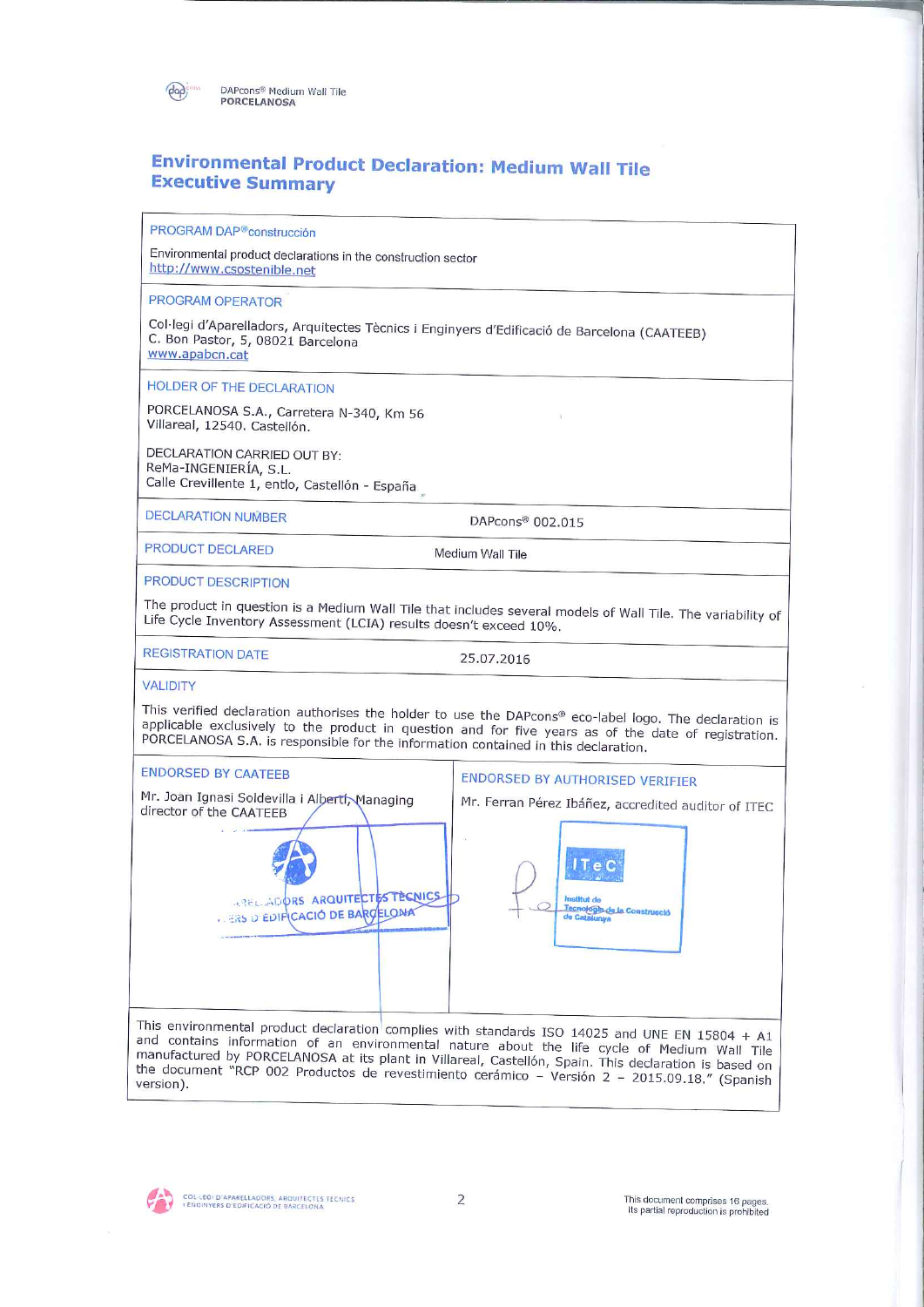

## **Environmental Product Declaration: Medium Wall Tile**

#### **1. Description of the product and its use**

The product covered is Medium Wall Tile that includes several models of Wall Tile whose variability of Life Cycle Inventory Assessment (LCIA) results doesn't exceed 10%.

It includes the following water absortion group:

Group BIII: drv-pressed tiles with a rate of water absortion  $E > 10\%$ .

Average weight: 17,21 kg/m2

The main recommended use for this product is to clad interior walls.

## **2. Description of the life clycle phases**

#### **2.1. Manufacture (A1, A2 and A3)**

#### **Raw materials (A1 y A2)**

The Medium Wall Tile basically consists of clay, sand and feldspar with an enamel layer mainly comprising feldspar, carbonate, silicate and kaolin, amongst others.

The raw materials used have different origins (provincial, national, France or the United Kingdom). This variation is due to the inability to obtain these materials from a single source. The raw materials from outside Spain are transported by freighter to the port of Castellón and then by truck to the plants. For marine transport, a transoceanic freighter was chosen, with transport distance differing according to the source. All raw materials are transported by bulk, i.e. they do not require any packaging materials.

#### **Manufacture (A3)**

Once at the Factory, the raw materials are trasnported to the interior of the plant and stored individually in hoppers that dispense the amount of each raw material to start the process.

Once the mix is made, it is subjected to the processes of milling (or grinding) and then spraying. This stage of the production process serves to produce a homogeneous mixture of the various components with a given particle size and prepares it for moulding the tiles. The wet milling is carried out using a constantly rotating ball mill.

The spraying process eliminates the excess of moisture of the barbotine. It is introduced into the atomizer by sprays that pulverize it and, in contact with a flow of hot air, dries it, becomes atomized and turns into poder, wich falls due to gravity. The atomized poder is stored in hoppers.

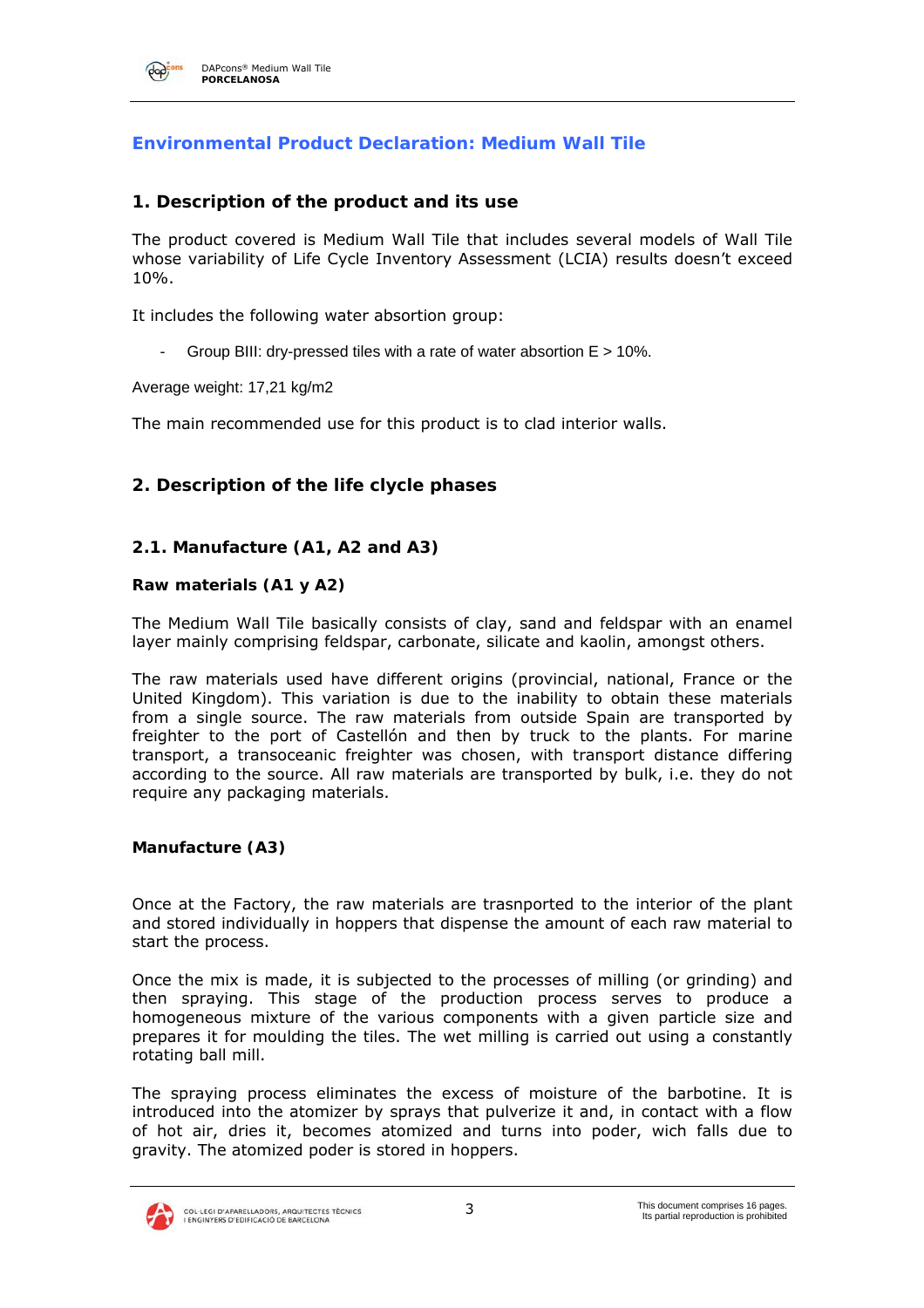

The company employs a system of combined heat and power for the atomizer. The cogeneration process generates electricity using residual heat produced by combustión, by means of a system of turbine and alternators. In a cogeneration plant with the use of a fuel such as natural gas, hot air is generated by a burner and electricity by a turbine. The hot air produced by combustión during cogeneration is used for the spraying process, avoiding the use of the burners. The electricity generated by the turbo-alternator is consumed during the process of manufacturing tiles.

Later on, the tile is given the desired form. Its moulding its carried out by one-way dry pressing with single-acting press, where only one of the surfaces of the piece receives pressure.

The freshly-moulded pieces are introduced in a drying system similar to a wheel with a given lap-time according to each product in order to reduce its moisture, doubling or tripling its mechanical resistance, which allows a later processing. Then the temperatura of the tile is reduced and the rough edges are removed (the edges are sanded).

The tiles leaving the drying plant are covered by one or more glazing layers. They are treated in this way to give the surface of the fired product a series of technical and aesthetic properties, such as:

- Impermeability
- Ease of cleaning
- Shine and color
- Surface texture
- Chemical resistance
- Mechanical resistance

The first phase before the application of ceramic glazes is their formulation and preparation. Glazes are manufactured at a plan outside Porcelanosa. On the basis of a given oxide composition, the appropiate raw materials are chosen, whose chemical composition and mineralogical structure will significantly influence the final properties of the glaze. They mainly comprise silica and quartz, followed by oxidizing agents, alkalis, carbonates and zinc oxides (to give particular characteristics of opacity and shine to the frit). These raw materials are mixed and wet milled to produce a barbotine similar to the one prepared for the tile itself, but with smaller particle size and a higher percentage of water.

The glazing operation involves the successive application of enamel suspensions. The glazing line consist of a system of belts driven by pulleys, over which the ceramic tiles are automatically placed as they emerge from the dryer. Along this line is distributed the necessary equipment to implement the slip and the glaze, both as an aqueous suspension, on the tile by using a continuous glazing compartment.

Once the glazing is completed, the pieces are sent to decoration. At this stage, the patterns and designs are applied on the tiles, which are then stored before thay are put into the kilns.

The tiles are unloaded from the wagons onto a conveyor belt that takes them into the kilns. The firing is the most important stage of the production process of ceramic tiles, as this is when the previously moulded tiles undergo a fundamental modification of their properties.

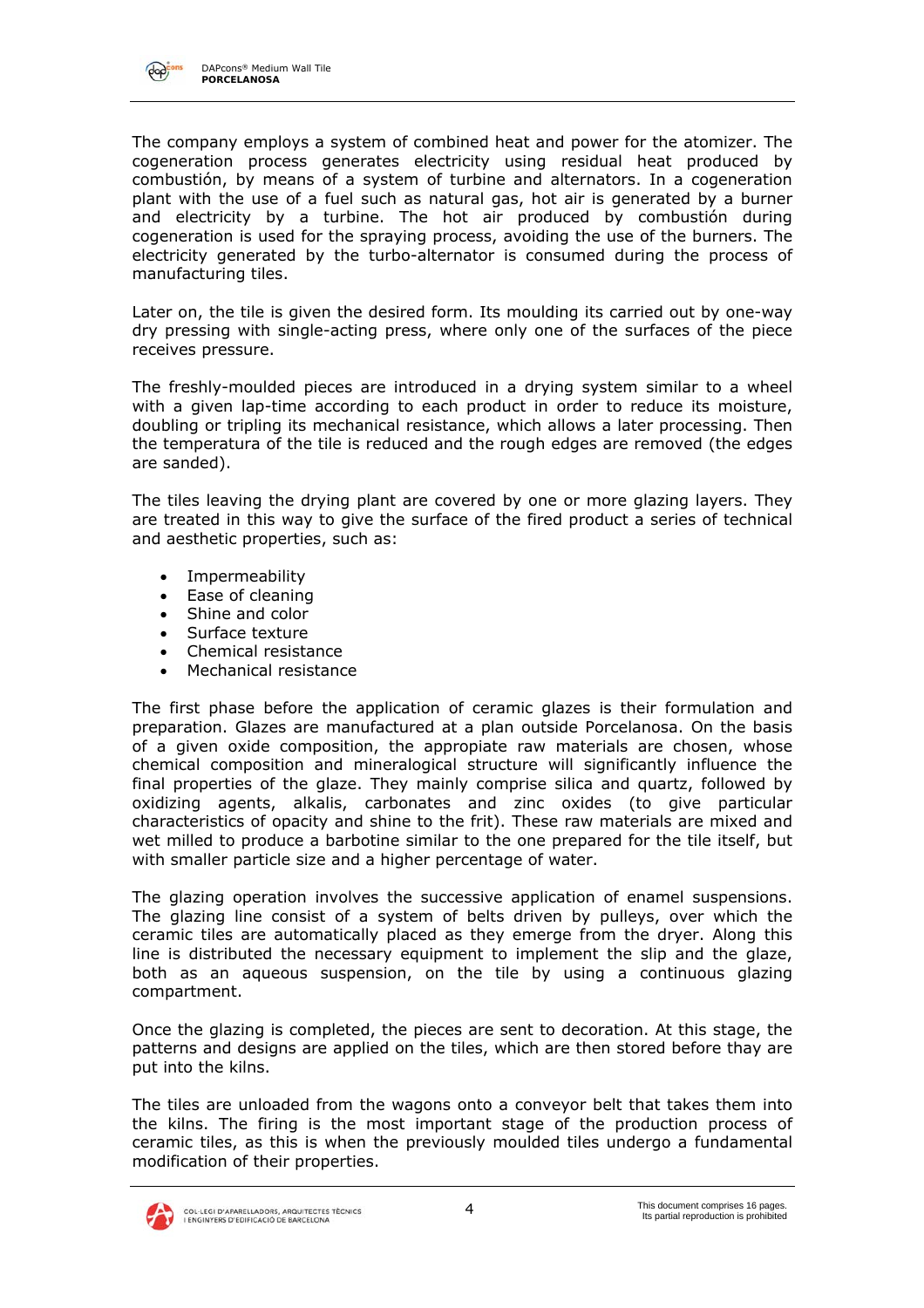

Once fired, the tiles are transported to the classification station, where an aesthetic (visual) and dimesional examination is carried out. The dimensional examination consists of determining deviations in length and width, orthogonality, straightness of sides and flatness of surface by means of an opctical measurement system. The tiles are then packaged. Some series of tiles are taken away to be rectified by grinding, thereby ensuring perfect edges before they are classified.

The tiles that meet standards (recified or not) are packaged using cardboard, pallets and polyethylene. Once the pallet is made up, it is stored in the logistics area of the plant.

To reduce atmospheric emissions, bag filters and wet filters are used.

The tile Factory has a closed system of wáter reuse. Water may be lost by evaporation or by being retained in the product (before ultimately evaporating). To make up for this loss, well wáter is brought in for the production process. The water is treated using a physical-chemical process and is reintroduced in the grinding and atomizing process.

## **2.2. Construction**

#### **Transporting the product (A4)**

Wall tiles produced by Porcelanosa are marketed both in Spain (13,2%) and in Europe (43,4%) and the rest of the world (43,4%). The most frequent destinations are:

- Spain: Madrid, Barcelona, Valencia, Seville, Saragossa, Málaga, Bilbao and Castellón.
- Europe: France, Great Britain, Italy and Eastern European countries.
- Rest of the world: USA, Australia, Japan, China and South America (Argentina).

In keeping with the data provided by Porcelanosa, there are three transport scenarios for the finished products.

|                    | Table 2. Scenarios for transport of the product to the place of installation. |                |
|--------------------|-------------------------------------------------------------------------------|----------------|
| <b>Destination</b> | <b>Type of transport</b>                                                      | Percentage (%) |
| Spain              | 27 t truck                                                                    | 13,2           |
| Europe             | 27 t truck t                                                                  | 43,4           |
| Rest of the world  | Transoceanic freighter                                                        | 43.4           |
| Total              |                                                                               |                |

The truck used meets the Euro III standards, consumes 1,25E-05 kg of diesel / kg of cargo and km.

For transcontinental transport, medium-sized transoceanic freighters are considered appropriate.

The estimated distances between the tile factories and the place of installation are:

- 500 km and 2,000 km for products installed in Spain and Europe, respectively.
- 5,000 km for products transported to and installed in the rest of the world.

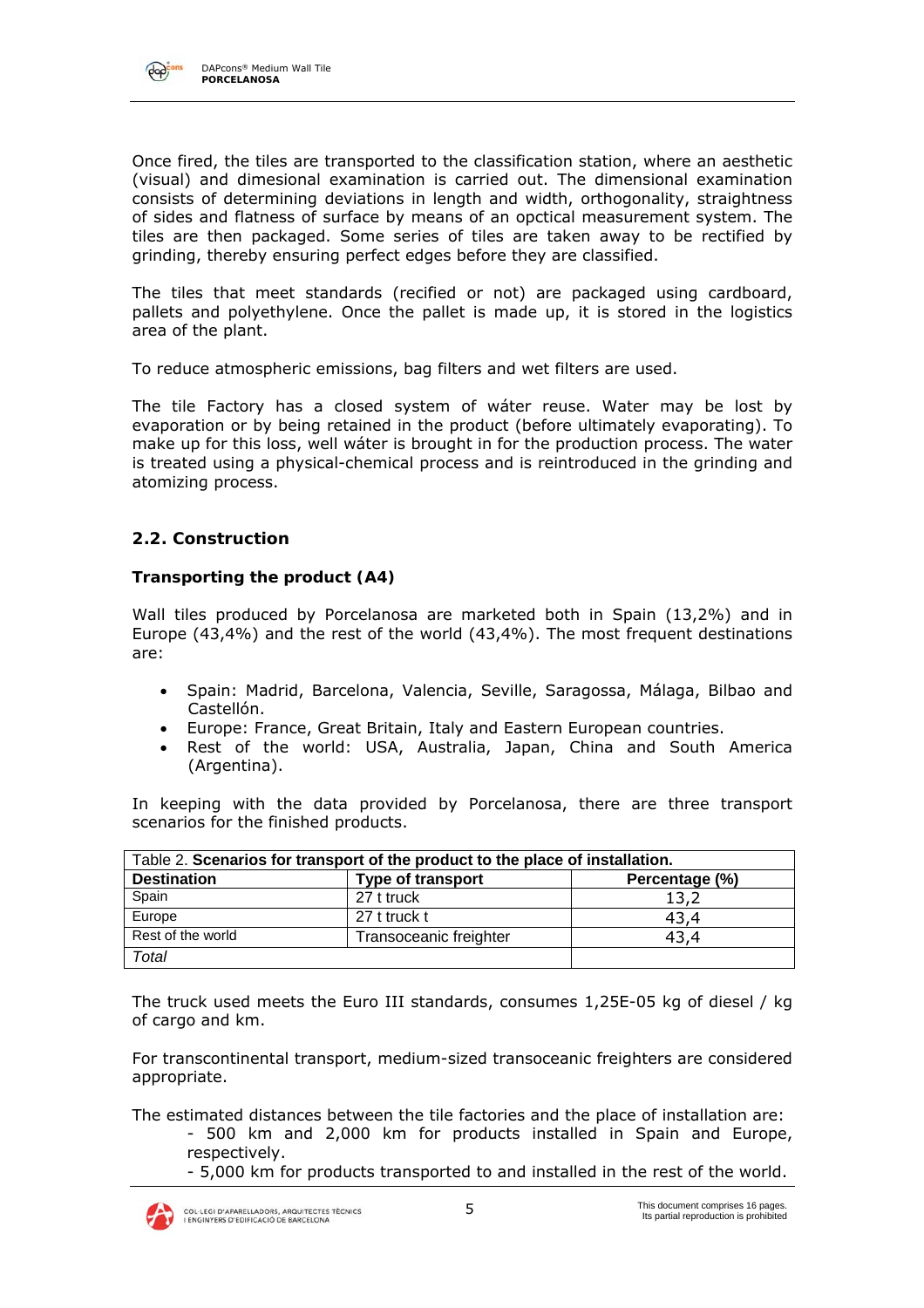

#### DAPcons® Medium Wall Tile **PORCELANOSA**

#### **Process of installing the product and construction (A5)**

Once the product is unpacked, it can be installed. According to the data obtained and with a view to applying a real scenario, it is established that installation calls for the use of adhesive mortar (CaSO4). Tile adhesives are cement-based adhesives comprising a mixture of hydraulic binders, mineral fillers and organic additives, mixed with water or added liquid just before use. They consist of a mixture of white or grey cement, siliceous and/or limestone mineral fillers and organic additives, water retainers, water redispersible polymers, rheology modifiers, fibres, etc.

#### **2.3. Use of product**

The use phase is divided into the following modules:

- $\bullet$  Use (B1)
- Maintenance (B2)
- Repair (B3)
- Replacement (B4)
- Rehabilitation (B5)
- Use of operational energy (B6)
- Use of operational water (B7)

Once installed, the Medium Wall Tile product requires no further energy input for use, nor does it call for maintenance, except normal cleaning operations. For this reason, of all the modules listed above, only the environmental impacts attributable to product maintenance are applicable (module B2).

According to PORCELANOSA, the life cyle of the reference product is the same as that of the building in which it is used. Provided that it is correctly installed, it is a lasting product.

- Maintenance (B2)

The product should be cleaned with a damp cloth. If the surface is dirty or greasy, cleaning agents such as detergents or bleach may be added. This study considers the consumption of water and disinfectant for a scenario of residential use.

Scenario 1: residential use – 0.03 kg of detergent and 5 l of water are used to wash 50 m2 of tiles, once a week.

| Table 3. Scenarios for the maintenance of 1 $m2$ of medium stoneware product |            |
|------------------------------------------------------------------------------|------------|
| <b>Cleaning products</b>                                                     | Scenario 1 |
| Water (kg/wash)                                                              | 0.1        |
| Detergent (kg/wash)                                                          | 0.0006     |
| Frequency of washing (num. of times)                                         |            |

## **2.4. End of life**

The end-of-life phase includes the following modules:

- Deconstruction and demolition (C1)

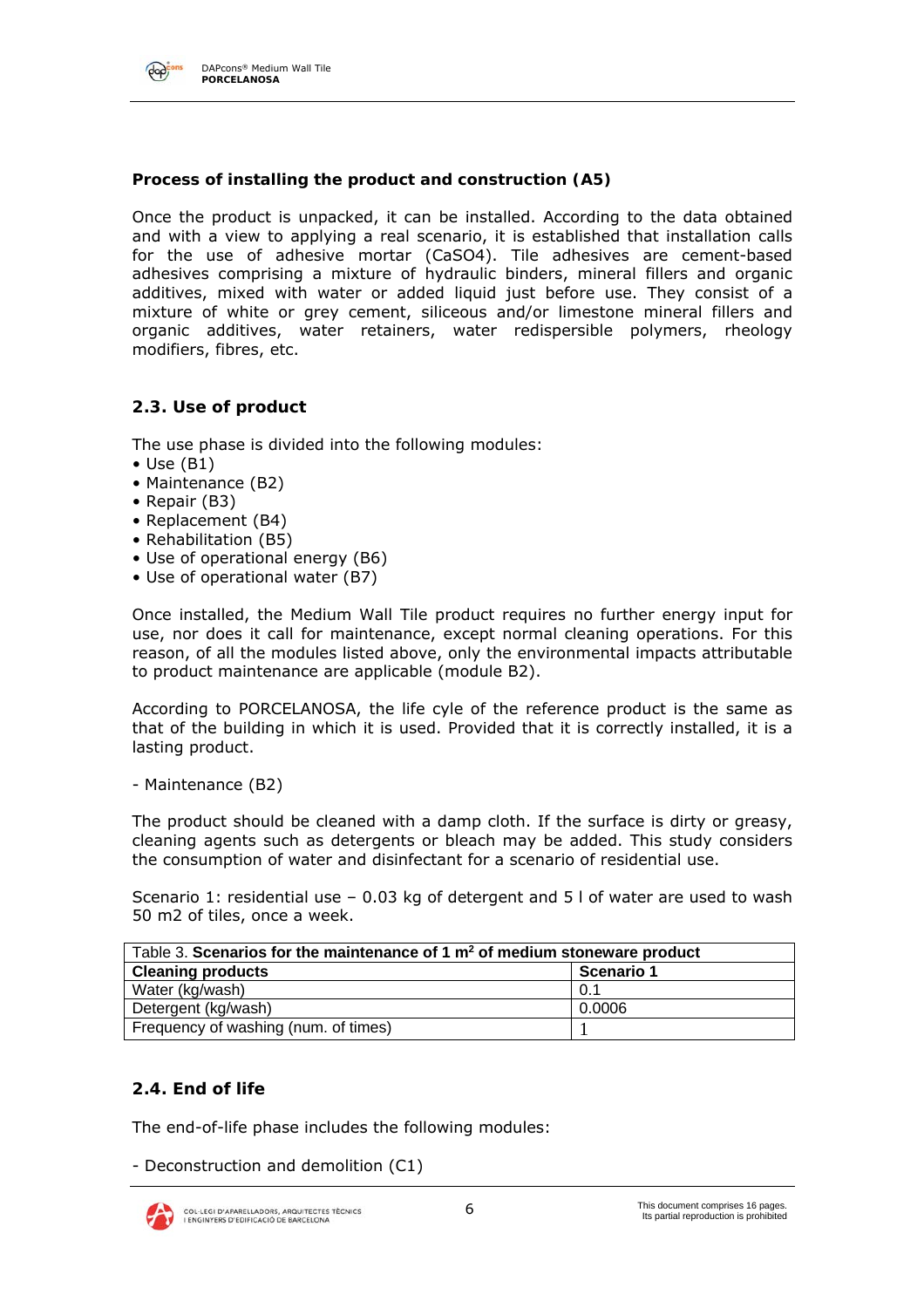

Once it reaches the end of its life cycle, the product will be removed, either in the framework of rehabilitation of the building or during its demolition. In the case of the demolition of a building, the impacts attributable to the removal of the product are negligible.

- Transport (C2)

The product waste is transported by truck in compliance with Euro III norms, to its destination at a distance of 50 km. In this estimation of the 50 km between the demolished building and the closest landfill site, only the Spanish market has been taken into account, extrapolating the results to the overall ceramics market. At present, Spain has over 80 authorized CDW sites. However, these landfill sites are mostly concentrated in certain areas such as Catalonia (55%), Galicia (12%) and Andalusia (11%). The main Spanish cities are expected to have an installation of this kind nearby.

- Waste management for reuse, recovery and recycling (C3)

At present, in Spain there is no specific basic legislation on the production and management of waste produced by construction and demolition (CDW). Therefore it is covered by Basic Law 10/1998 on waste. The most usual type of treatment of CDW in Spain is to place it in a landfill site (83%), and the rest is recycled. This is the scenario applied in this report; 17% of the product is recycled.

- Disposal (C4)

83% of the product is sent to a landfill site.

#### **2.5. Module D: potential environmental benefits and burdens resulting from activities of reuse, recovery and recycling**

It is considered that impacts are avoided in the installation (waste of packaging such as cardboard, plastic and pallets) and at the end of the product life.

## **3. Life cycle assessment**

The life cycle assessment on which this declaration is based was carried out in keeping with ISO standards 14040 and 14044 and the document "RCP 002 Productos de revestimiento cerámico Version 2 – 2015.09.18." (Spanish version)

This LCA is "cradle to grave", that is, it covers the phases of manufacture of the product, construction, use and end of life.

Specific data from the PORCELANOSA S.A plant in Chilches, Castellón, Spain corresponding to the year 2015 has been used to inventory the manufacturing phase. For the rest of the phases, generic data has been used, taken mostly from the official database of the Program DAP®construción and the ELCD database.

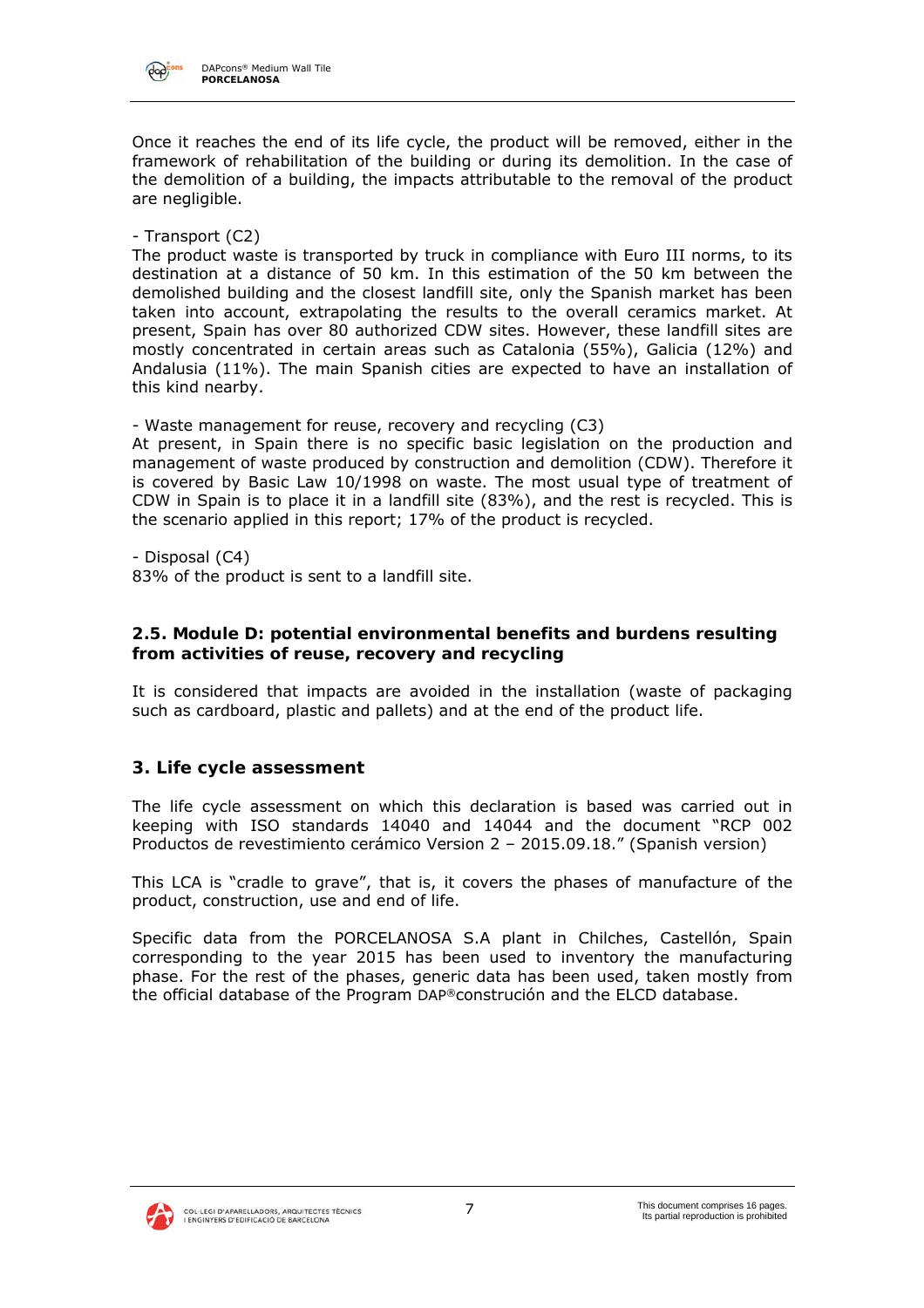

## **3.1. Functional unit**

The functional unit is **"1 m2 of cladding of a dwelling with Medium Wall Tile for 50 years of residential use"**.

## **3.2. System boundaries**





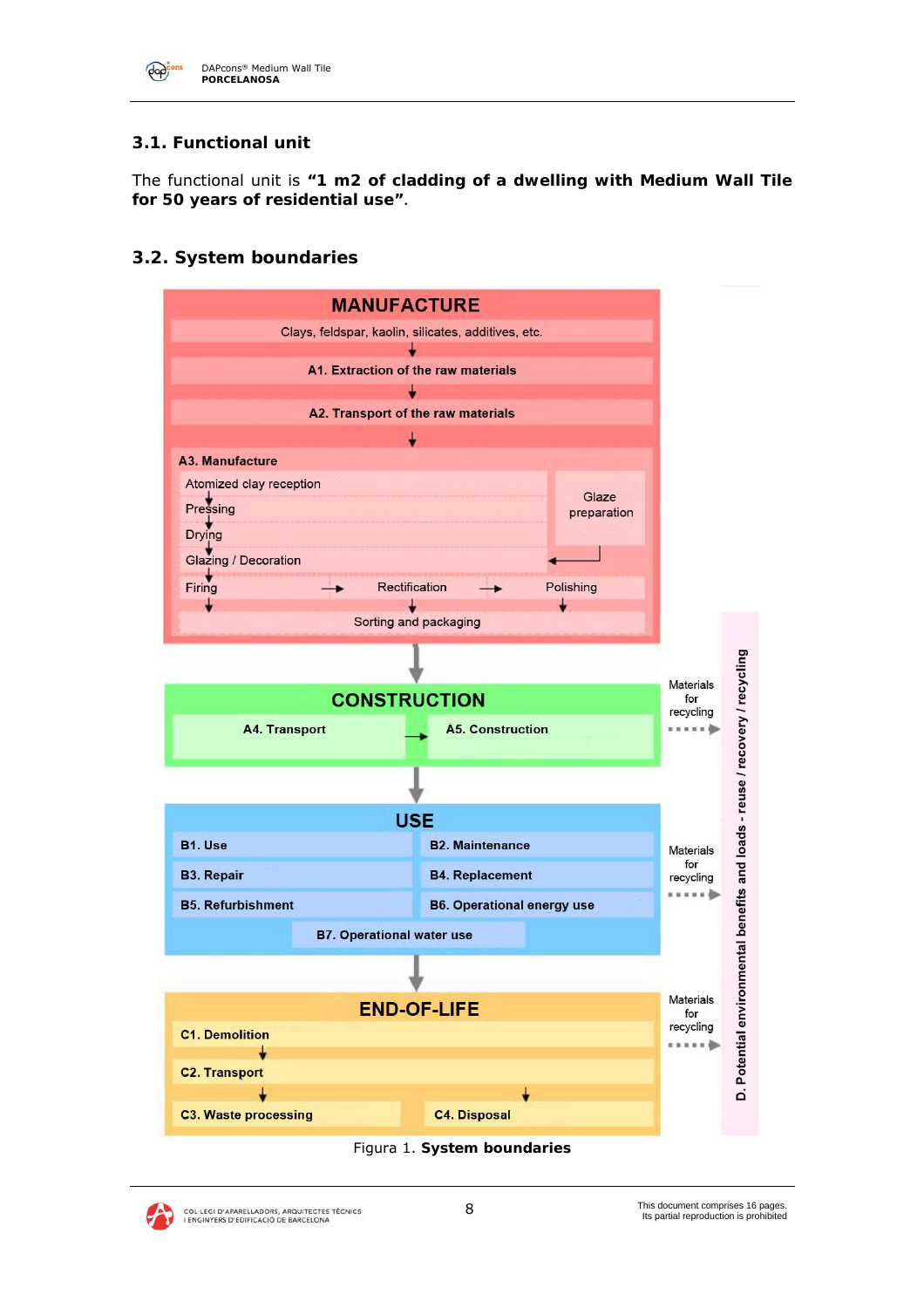

# *A1. Supply of raw materials A2. Transport A3 Manufacture according to figure 1) A4. Transport 5. Precesses of installation and construction*

*A*

*B2. Maintenance B3. Repair B4. Replacement B5. Refurbishment B6. Operational energy use B7. Operational wáter use* 







## **3.3. Indicators of impact evaluation**

2,18E+00

2,18E+00

8,12E-04

8,12E-04

*relevant to this type of product.*

*demolition C2. Transport* *C3. Waste management for reuse, recovery and recycling* 

demolition<br>C2. Transport<br>C3. Waste management for<br>C3. Waste management for<br>C4. Disposal

*C4. Disposal*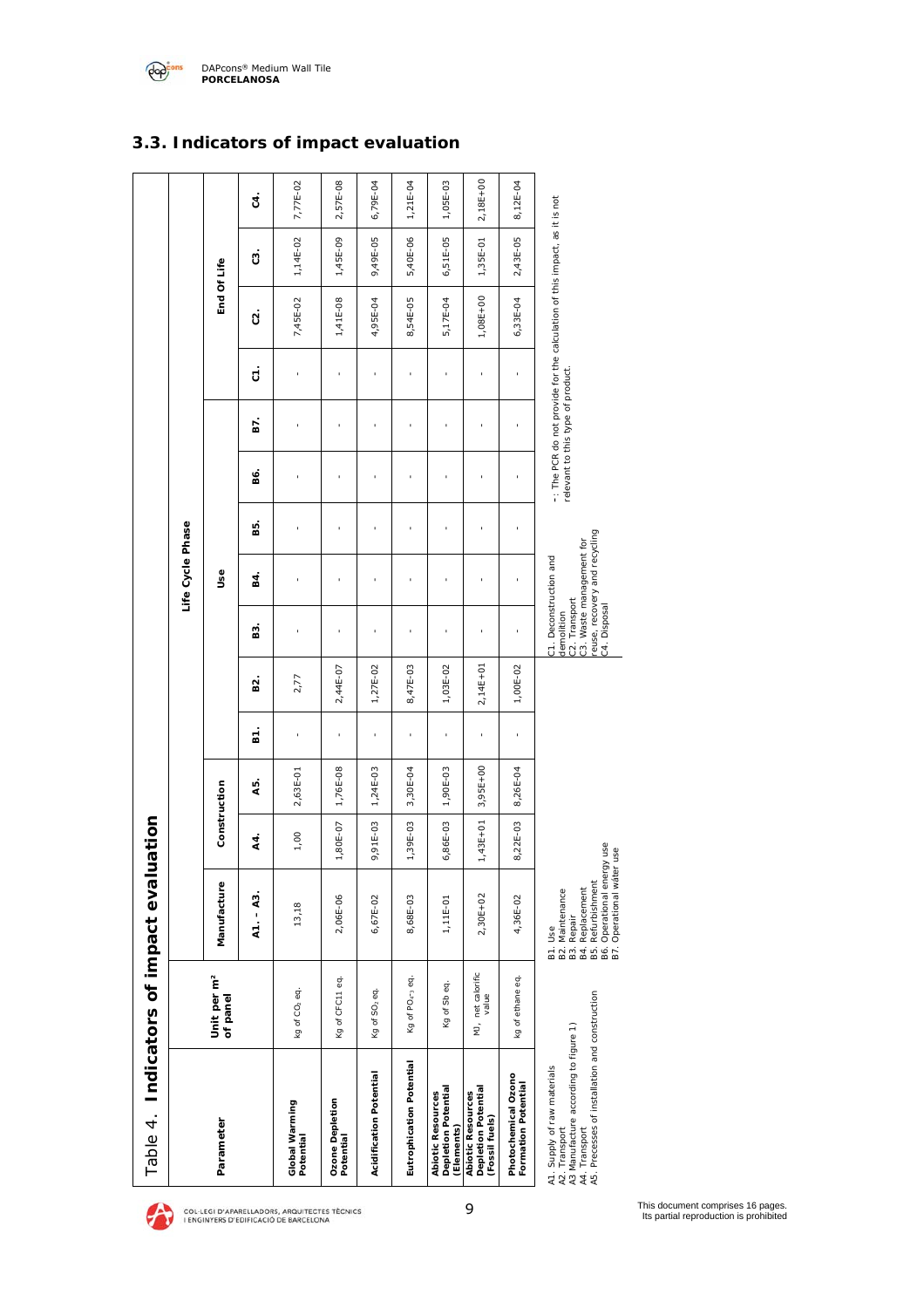| Table 5.                                                                                                                                                 | Life cycle inventory data           |                                                                                                                                           |                            |                                 |              |                                                                                                                                 |                          |                  |       |                                   |                |                          |                                                                            |                            | э.4.                         |
|----------------------------------------------------------------------------------------------------------------------------------------------------------|-------------------------------------|-------------------------------------------------------------------------------------------------------------------------------------------|----------------------------|---------------------------------|--------------|---------------------------------------------------------------------------------------------------------------------------------|--------------------------|------------------|-------|-----------------------------------|----------------|--------------------------|----------------------------------------------------------------------------|----------------------------|------------------------------|
|                                                                                                                                                          |                                     |                                                                                                                                           |                            |                                 |              |                                                                                                                                 |                          | Life Cycle Phase |       |                                   |                |                          |                                                                            |                            |                              |
| Parameter                                                                                                                                                | Unit per m <sup>2</sup><br>of panel | Manuractur                                                                                                                                | Construction               |                                 |              |                                                                                                                                 |                          | ⊍se              |       |                                   |                |                          |                                                                            | End Of Life                |                              |
|                                                                                                                                                          |                                     | A3.<br>$A1 -$                                                                                                                             | 4.                         | 45.                             | <u>ត</u>     | Σá                                                                                                                              | 53                       | В.               | <br>წ | sé.                               | 57             | 5                        | $\tilde{c}$                                                                | ΰ                          | c<br>ξ.                      |
| resources used as raw<br>excluding renewable<br>primary energy<br>primary energy                                                                         | MJ (net calorific<br>value)         | $1,98E + 01$                                                                                                                              | $1,09E-$                   | 3,64E-<br>01                    |              | $4,30E+$                                                                                                                        |                          |                  |       |                                   |                |                          | 2,99E-<br>03                                                               | 1,49E-<br>02               | ◡<br>ᄓ<br>5,24E-02           |
| Use of renewable primary<br>energy resources used as<br>raw materials, PERM                                                                              | MJ (net calorific<br>value)         | $0,00E+00$                                                                                                                                | $0,00E +$                  | $0,00E +$                       |              | $0,00E +$                                                                                                                       |                          |                  |       |                                   |                |                          | $0,00E +$                                                                  | $0,00E +$                  | $\blacksquare$<br>$0,00E+00$ |
| primary energy resources,<br>Total use of renewable<br>PERT                                                                                              | MJ (net calorific<br>value)         | $1,98E+01$                                                                                                                                | $1,09E-$                   | 3,64E-<br>01                    |              | $4,30E+$                                                                                                                        | $\mathbf{r}$             | ٠                | ×     |                                   |                | $\mathbf{r}$             | 2,99E-<br>03                                                               | $1,49E-$                   | ᄗ<br>5,24E-02                |
| as raw material, PENRE<br>energy resources used<br>Use of non-renewable<br>renewable primary<br>primary energy<br>excluding non-                         | MJ (net calorific<br>value)         | $2,41E+02$                                                                                                                                | $1,55E+$<br>$\overline{0}$ | $4,00E+$                        |              | $3,41E+$                                                                                                                        | $\mathbf{r}$             | $\mathbf{r}$     |       |                                   |                | $\mathbf{r}$             | $1,17E+$                                                                   | $1,61E-$                   | יש<br>uala<br>$2,34E+00$     |
| resources used as raw<br>materials, PENRM<br>Use of non-renewable<br>primary energy                                                                      | MJ (net calorific<br>value)         | $0,00E+00$                                                                                                                                | $0,00E +$                  | $0,00E +$                       |              | $0,00E +$                                                                                                                       |                          |                  |       |                                   |                |                          | $0,00E +$                                                                  | $0,00E +$                  | いしい<br>$0,00E+00$            |
| energy resources, PENRT<br>renewable primary<br>Total use of non-                                                                                        | MJ (net calorific<br>value)         | $2,41E+02$                                                                                                                                | $1,55E+$<br>$\overline{0}$ | $4,00E+$                        |              | $3,41E+$                                                                                                                        |                          |                  |       |                                   |                |                          | $1,17E+$                                                                   | $1,61E-$                   | 2,34E+00                     |
| Use of secondary<br>material, SM                                                                                                                         | Σă                                  | $1,28E + 01$                                                                                                                              | $0,00E +$                  | $0,00E +$                       |              | $0,00E +$                                                                                                                       |                          |                  |       |                                   |                | í.                       | $0,00E +$                                                                  | $0,00E +$                  | 0,00E+00                     |
| secondary fuels, RSF<br>Use of renewable                                                                                                                 | MJ (net calorific<br>value)         | $0,00E+00$                                                                                                                                | $0,00E+$<br>$\overline{0}$ | $0,00E +$                       |              | $0,00E +$                                                                                                                       |                          |                  |       |                                   |                |                          | $0,00E+$<br>$\scriptstyle\rm o$                                            | $0,00E+$<br>8              | $0,00E+00$                   |
| Use of non-renewable<br>secondary fuels, NRSF                                                                                                            | MJ (net calorific<br>value)         | $0,00E + 00$                                                                                                                              | $0,00E +$                  | $0,00E +$                       |              | $0,00E +$                                                                                                                       |                          |                  |       |                                   |                |                          | $0,00E +$                                                                  | $0,00E +$                  | $0,00E+00$                   |
| Net use of fresh water,<br>FW                                                                                                                            | ဥ                                   | 2,40E-02                                                                                                                                  | $5,28E-$<br>$\overline{0}$ | 9,99E-                          |              | 8,75E-                                                                                                                          | ï                        |                  |       |                                   |                |                          | $2,61E-$                                                                   | 2,33E-                     | 1,45E-04                     |
| Hazardous waste<br>disposed, HWD                                                                                                                         | ΣÅ                                  | 1,50E-02                                                                                                                                  | 4,63E-<br>$\frac{6}{2}$    | 5,66E-<br>06                    | $\mathbf{r}$ | 3,35E-                                                                                                                          | r.                       | r.               | ï     | $\mathbf{r}$                      | $\mathbf{r}$   | $\mathbf{r}$             | $2,72E-$                                                                   | $7,83E-$                   | 1,47E-06                     |
| Non-hazardous waste                                                                                                                                      | Σã                                  | 6,14E-03                                                                                                                                  | $2,53E-$                   | 3,56E-<br>01                    |              | $2,04E-$                                                                                                                        |                          | $\,$ 1           |       | $\blacksquare$                    |                | $\overline{\phantom{a}}$ | $1,29E-$                                                                   | $1,43E+$<br>01             | 6,14E-03                     |
| disposed, NHWD<br><del>Kadioactive waste disposed</del><br>RWD                                                                                           | Σă                                  | 4,14E-04                                                                                                                                  | $1,03E-$                   | 2,03E-                          | J.           | 5,77E-                                                                                                                          | $\,$                     | ×                |       | ×                                 | ×              | J.                       | 7,97E-<br>06                                                               | 8,97E-                     | 1,46E-05                     |
| Components for reuse,<br>CRU                                                                                                                             | Σă                                  | $0,00E+00$                                                                                                                                | $0,00E+$<br>$\overline{0}$ | $0,00E +$                       |              | $0,00E +$                                                                                                                       |                          |                  |       |                                   |                |                          | $0,00E +$                                                                  | $0,00E +$                  | 0,00E+00                     |
| Materials for recycling                                                                                                                                  | Σă                                  | $2,91E+00$                                                                                                                                | $0,00E +$                  | 2,56E-<br>$\overline{\text{o}}$ |              | $0,00E +$                                                                                                                       |                          |                  |       |                                   |                |                          | $0,00E +$                                                                  | 2,93E+<br>$\boldsymbol{S}$ | $0,00E+00$                   |
| Materials for energy<br>recovery, MER                                                                                                                    | Гă                                  | 1,75E-02                                                                                                                                  | $0,00E +$                  | $1,23E-$                        | $\bar{1}$    | $0,00E +$                                                                                                                       | $\overline{\phantom{a}}$ | $\mathbf{I}$     |       |                                   | $\blacksquare$ | $\mathbf{r}$             | $0,00E +$                                                                  | $0,00E +$                  | 0,00E+00                     |
| Export energy, EE                                                                                                                                        | MJ (per energy<br>carrier)          | 1,84E-01                                                                                                                                  | $^{0,00E+}_{00}$           | $0,00E +$                       |              | $0,00E +$                                                                                                                       |                          |                  |       |                                   |                |                          | $0,00E +$                                                                  | $0,00E +$                  | 0,00E+00                     |
| A4. Transport<br>A5. Precesses of installation and construction<br>A1. Supply of raw materials<br>A2. Transport<br>A3 Manufacture according to figure 1) |                                     | B3. Repair<br>B4. Replacement<br>B5. Refurbishment<br>B5. Cerurbishmenergy use<br>B7. Operational water use<br>B2. Maintenance<br>B1. Use |                            |                                 |              | C3. Waste management for reuse, recovery<br>C1. Deconstruction and demolition<br>C2. Transport<br>and recycling<br>C4. Disposal |                          |                  |       | relevant to this type of product. |                |                          | -: The PCR do not provide for the calculation of this impact, as it is not |                            |                              |

**3.4. Life cycle inventory data (LCI)** 

DAPcons® Medium Wall Tile **PORCELANOSA** 



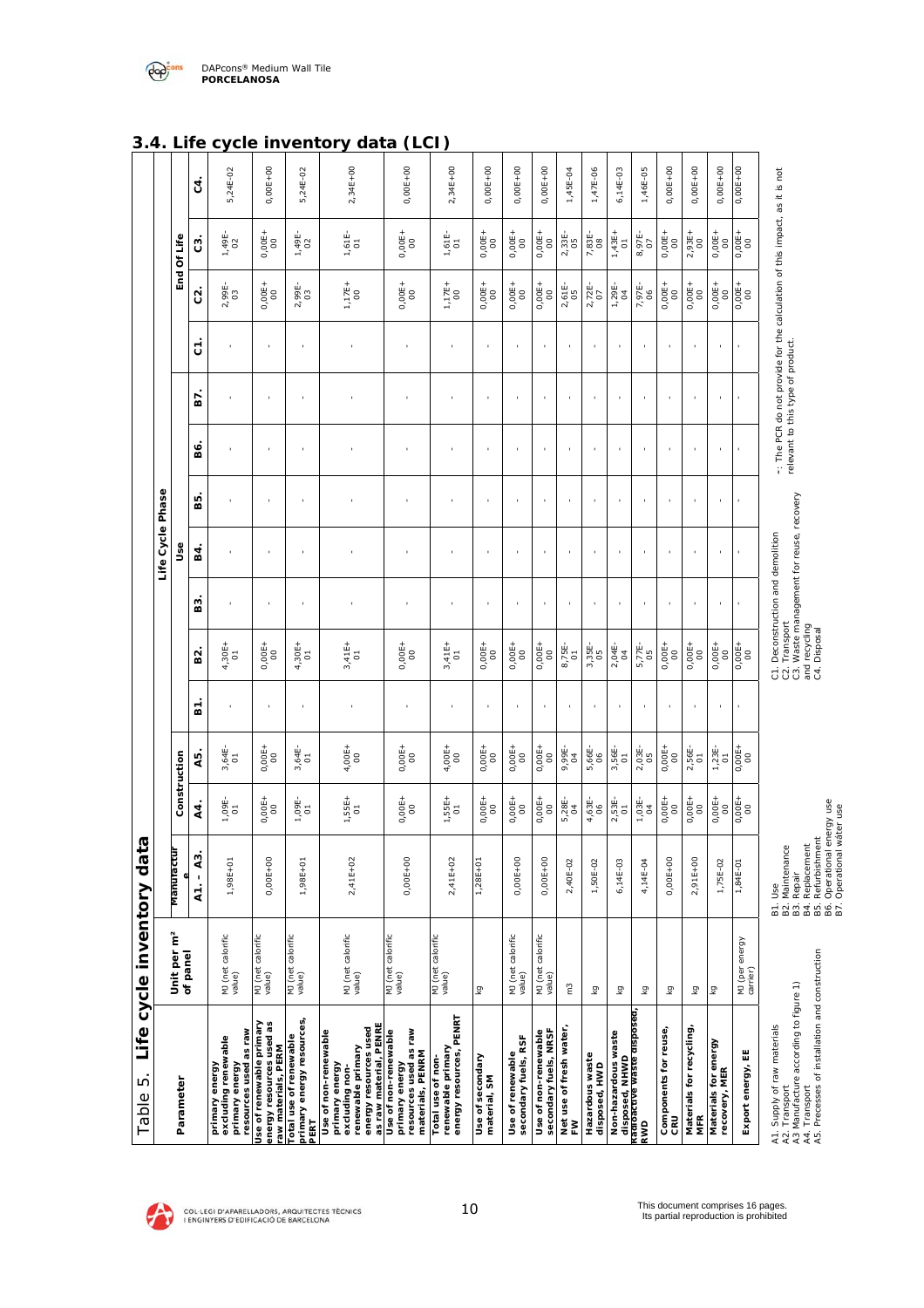$\overline{\mathrm{P}}$ 

### **3.5. Potential environmental benefits and impacts derived from activities of reuse, recovery and recycling**

| Anex 1 - Table 4. Indicators of<br>impact evaluation                     |                                     |                 |  |
|--------------------------------------------------------------------------|-------------------------------------|-----------------|--|
| Reuse, recovery and recycling                                            |                                     |                 |  |
| Parameter                                                                | Unit per m <sup>2</sup><br>of panel | D.              |  |
| <b>Global Warming</b><br>Potential                                       | kg of CO <sub>2</sub> eg.           | $-8,33E-$<br>02 |  |
| <b>Ozone Depletion</b><br>Potential                                      | Kg of CFC11 eg                      | $-7,52E-$<br>09 |  |
| <b>Acidification Potential</b>                                           | Kg of SO <sub>2</sub> eg.           | $-3,76E-$<br>04 |  |
| <b>Eutrophication Potential</b>                                          | Kg of $PO4 - eq$ .                  | $-1,37E-$<br>04 |  |
| <b>Abiotic Resources</b><br><b>Depletion Potential</b><br>(Elements)     | Kg of Sb eg.                        | $-7,04E-$<br>04 |  |
| <b>Abiotic Resources</b><br><b>Depletion Potential</b><br>(Fossil fuels) | MJ (net calorific<br>value          | 1,46E+00        |  |
| <b>Photochemical Ozono</b><br><b>Formation Potential</b>                 | kg of ethane eq.                    | $-4,51E-$<br>04 |  |

*D. Potential environmental benefits and impacts derived from activities of reuse, recovery and recycling*

| Anex 1 - Table 5. Life cycle                                                                                  |                                     |                             |  |
|---------------------------------------------------------------------------------------------------------------|-------------------------------------|-----------------------------|--|
| inventory data                                                                                                |                                     |                             |  |
|                                                                                                               | Reuse, recovery and recycling       |                             |  |
| Parameter                                                                                                     | Unit per m <sup>2</sup><br>of panel | D.                          |  |
| Use of renewable<br>primary energy<br>excluding renewable<br>primary energy<br>resources used as raw          | MJ (net calorific<br>value)         |                             |  |
| material, PERE<br>Use of renewable<br>primary energy<br>resources used as raw                                 | MJ (net calorific<br>value)         | $-3,13E+00$<br>$0,00E+00$   |  |
| materials, PERM<br>Total use of renewable<br>primary energy<br>resources, PERT                                | MJ (net calorific<br>value)         | $-3,13E+00$                 |  |
| Use of non-renewable<br>primary energy<br>excluding non-<br>renewable primary<br>energy resources used        | MJ (net calorific<br>value)         |                             |  |
| as raw material, PENRE<br>Use of non-renewable<br>primary energy<br>resources used as raw<br>materials, PENRM | MJ (net calorific<br>value)         | $-1,58E+00$<br>$0,00E + 00$ |  |
| Total use of non-<br>renewable primary<br>energy resources,<br><b>PENRT</b>                                   | MJ (net calorific<br>value)         | $-1,58E+00$                 |  |
| Use of secondary<br>material, SM                                                                              | kg                                  | $0,00E + 00$                |  |
| Use of renewable<br>secondary fuels, RSF                                                                      | MJ (net calorific<br>value)         | $0,00E+00$                  |  |
| Use of non-renewable<br>secondary fuels, NRSF                                                                 | MJ (net calorific<br>value)         | $0,00E + 00$                |  |
| Net use of fresh water,<br><b>FW</b>                                                                          | m <sub>3</sub>                      | $-9,64E-04$                 |  |
| <b>Hazardous waste</b><br>disposed, HWD                                                                       | kg                                  | -1,20E-05                   |  |
| Non-hazardous waste<br>disposed, NHWD                                                                         | kq                                  | $-9,53E-03$                 |  |
| Radioactive waste<br>disposed, RWD                                                                            | kg                                  | -3,56E-06                   |  |
| Components for reuse,<br>CRU                                                                                  | kg                                  | $0,00E+00$                  |  |
| Materials for recycling,<br><b>MFR</b>                                                                        | kq                                  | $0,00E + 00$                |  |
| <b>Materials for energy</b><br>recovery, MER                                                                  | kg                                  | $0,00E+00$                  |  |
| Export energy, EE                                                                                             | MJ (per energy<br>carrier)          | $0,00E + 00$                |  |

*D. Potential environmental benefits and impacts derived from activities of reuse, recovery and recycling*

## **3.6. Recommendations of this DAP**

Construction products should be compared by applying the same functional unit and level of building, i.e. including the product's behaviour throughout its life cycle.

Environmental product declarations of different systems of type III eco-labelling are not directly comparable, as the rules of calculation may be different.

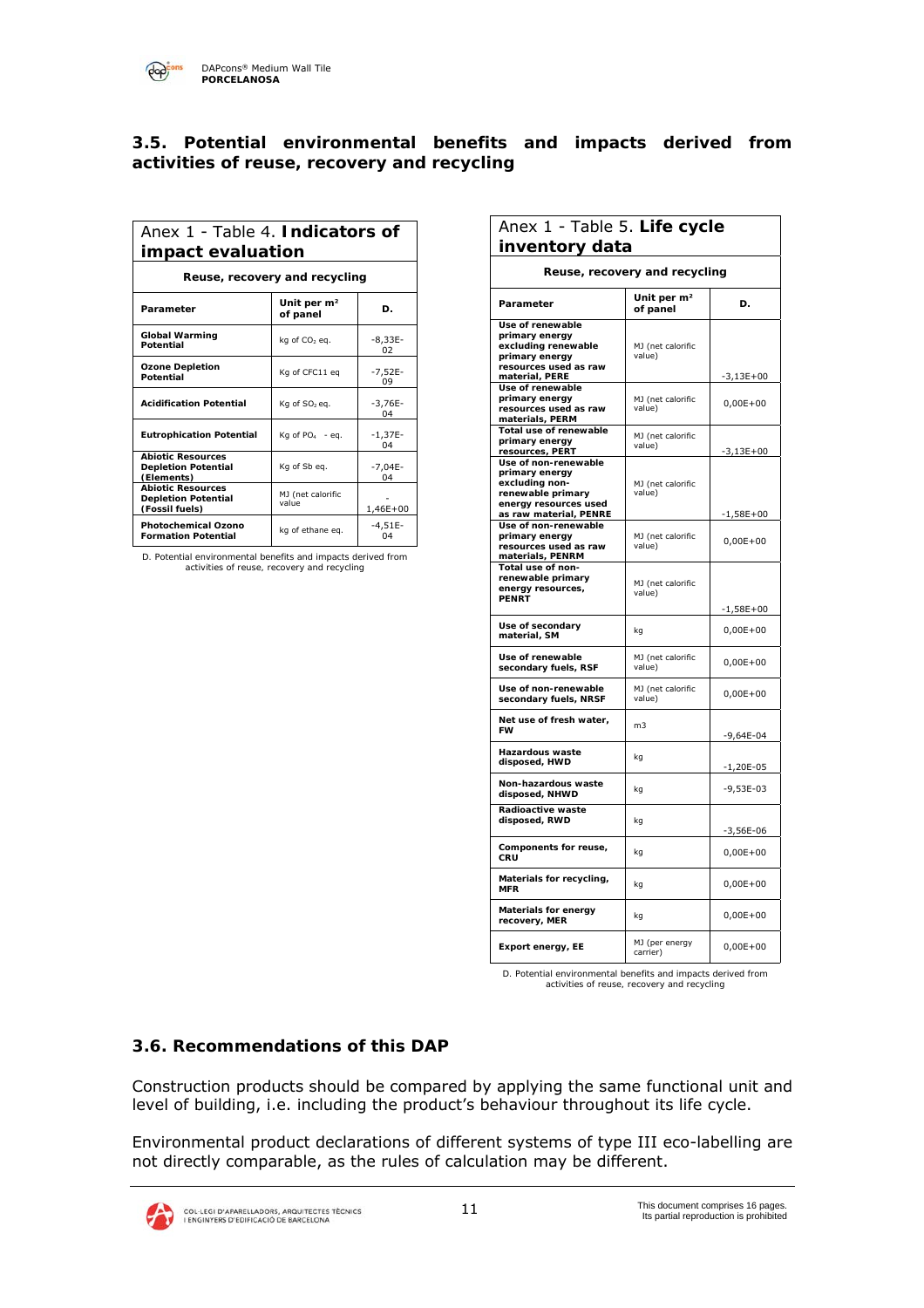

This declaration represents the average behaviour of the Medium Wall Tile product manufactured PORCELANOSA.

## **3.7. Cut-off rules**

Over 95% of all the inputs and outputs of mass and energy of the system have been included, excluding, among others, diffuse emissions in the factory.

#### **3.8. Additional environmental information**

The Wall Tile does not release hazardous substances in indoor air, soil and water during the use phase.

#### **3.9. Other info**

Waste from the ceramics industry is included as "non-hazardous waste" in the European List os Waste under LOW code 17 01 03 "tiles and ceramics" and EWC 17 01 07 "Mixtures of concrete, bricks, tiles and ceramics other tan those mentioned in 17 01 06".

#### **4. Technical information and scenarios**

A) Transport

| Parameter                                                 | Parameter expressed by functional unit                                      |
|-----------------------------------------------------------|-----------------------------------------------------------------------------|
| Consumption of fuel or<br>transport<br>vehicle used       | 17 tn truck:1,19E-05 kg diesel/kgkm<br>27 tn truck: 1,25E-05 kg diesel/kgkm |
| Capacity of use (including return full)                   | 85% for road transport and 100% for freighter                               |
| Density of load of product transported                    | 1.700 kg/m <sup>3</sup>                                                     |
| Factor for calculating the capacity of<br>the volume used | 9,83 for a truck<br>1,67E-03 kg/m <sub>3</sub> for a freighter              |

#### B) Processes of installation

| Parameter                                                                                                            | Parameter expressed by functional unit        |
|----------------------------------------------------------------------------------------------------------------------|-----------------------------------------------|
| Auxiliary materials for installation                                                                                 | Mortar: 1.3 kg                                |
| Consumption of other resources                                                                                       | 0.325 kg of water                             |
| Quantitative description of the type of<br>energy and consumption during the<br>process of installing<br>the product | Not detected                                  |
| the<br>Waste on<br>construction<br>site.                                                                             | Spain:                                        |
| generated by the installation of the                                                                                 | 8,26E-04 $ka$<br>Cardboard for incineration:  |
| product                                                                                                              | 8,68E-03 $kg$<br>Cardboard for recyling:      |
|                                                                                                                      | 4,27E-03 $kg$<br>Cardboard to landfill sites. |

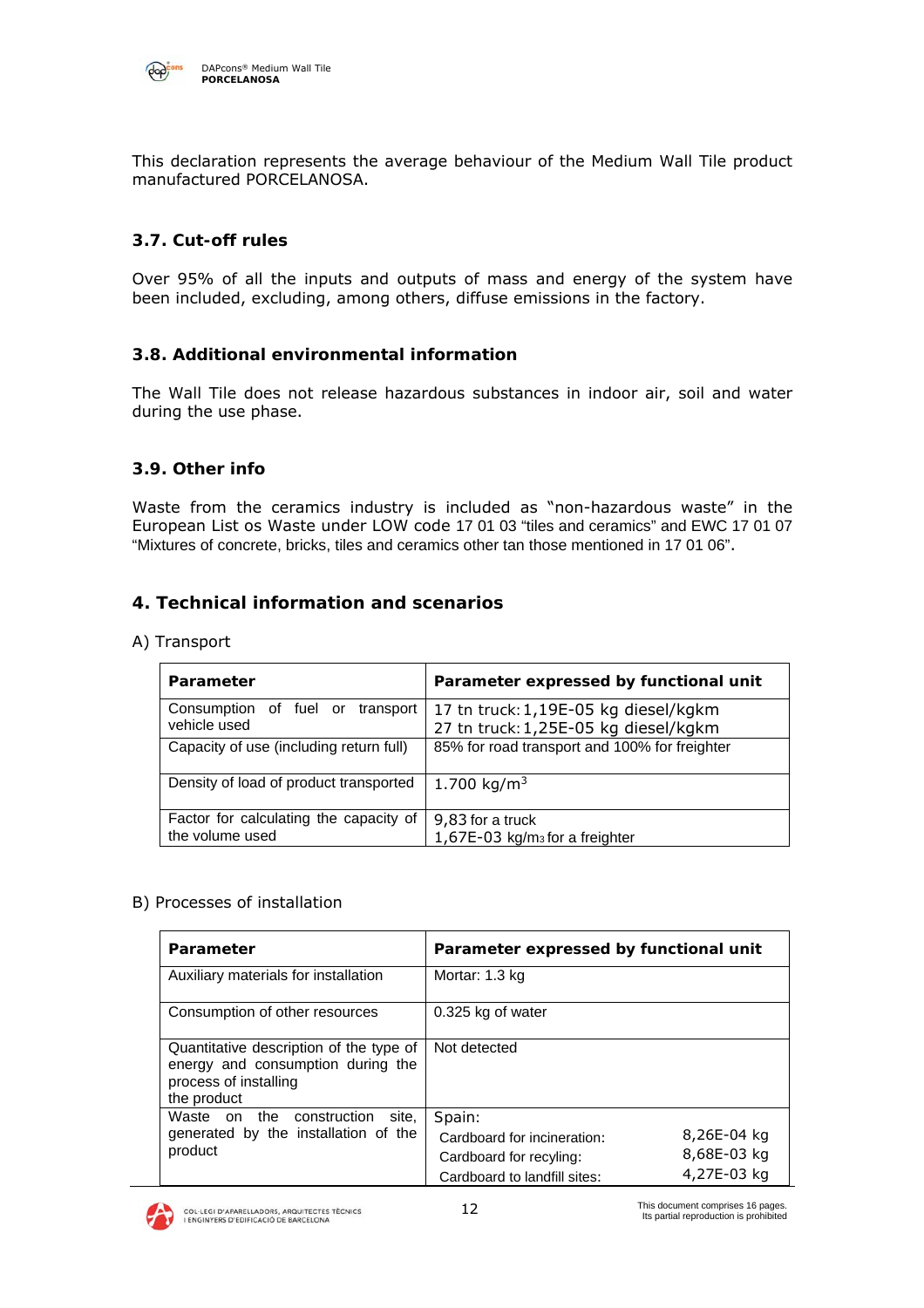

|                                                                             | Pallet for incineration.                                            | 2,95E-02 $kg$ |
|-----------------------------------------------------------------------------|---------------------------------------------------------------------|---------------|
|                                                                             | Pallet for recycling:                                               | 2,76E-02 kg   |
|                                                                             | Pallet for landfill sites:                                          | 5,65E-03 $kg$ |
|                                                                             | Plastic for incineration:                                           | 1,01E-05 $kg$ |
|                                                                             | Plasctic for recycling.                                             | 1,44E-04 $kg$ |
|                                                                             | Plastic for landfill sites:                                         | 4,74E-03 kg   |
|                                                                             |                                                                     |               |
|                                                                             |                                                                     |               |
|                                                                             | Europe:                                                             |               |
|                                                                             | Cardboard for incineration:                                         | 3,35E-02 $kg$ |
|                                                                             | Cardboard for recyling.                                             | 1,09E-02 $kg$ |
|                                                                             | Cardboard to landfill sites:                                        | 4,13E-02 kg   |
|                                                                             | Pallet for incineration:                                            | 7,48E-02 kg   |
|                                                                             | Pallet for recycling:                                               | 8,66E-02 kg   |
|                                                                             | Pallet for landfill sites:                                          | 6,14E-05 $kq$ |
|                                                                             | Plastic for incineration:                                           | 6,37E-05 $kg$ |
|                                                                             | Plasctic for recycling:                                             | $1,11E-04$ kg |
|                                                                             | Plastic for landfill sites:                                         | 3,35E-02 kg   |
|                                                                             |                                                                     |               |
|                                                                             |                                                                     |               |
|                                                                             | World:                                                              |               |
|                                                                             | Cardboard for incineration:                                         | 9,06E-03 $kg$ |
|                                                                             | Cardboard for recyling:                                             | 4,53E-03 kg   |
|                                                                             | Cardboard to landfill sites:                                        | 3,17E-02 kg   |
|                                                                             | Pallet for incineration:                                            | 4,13E-02 kg   |
|                                                                             | Pallet for recycling:                                               | 1,03E-01 $kg$ |
|                                                                             | Pallet for landfill sites:                                          | 6,19E-02 $kg$ |
|                                                                             | Plastic for incineration:                                           | 4,72E-05 kg   |
|                                                                             | Plasctic for recycling.                                             | 2,36E-05 kg   |
|                                                                             | Plastic for landfill sites:                                         | 1,65E-04 $kg$ |
|                                                                             |                                                                     |               |
| Material output as a result of the                                          | See previous point, "Waste on the                                   |               |
| processes of waste management in<br>the place of installation. For example: | construction site, generated by the installation<br>of the product" |               |
| collection for recycling,                                                   |                                                                     |               |
| for energy recovery and disposal                                            |                                                                     |               |
| Emissions to the air, land and water                                        | Not detected                                                        |               |
|                                                                             |                                                                     |               |

C) Operational use of energy and water

| Parameter                                                                            | Parameter expressed by<br>functional unit |
|--------------------------------------------------------------------------------------|-------------------------------------------|
| Type of energy, for example: electricity,<br>natural gas, use of heat for a district | Not detected                              |
| Outputs                                                                              | Not detected                              |
| Net consumption of fresh water                                                       | Not detected                              |
| Service life (reference)                                                             | 50 years                                  |

## D) Maintenance and repair

| <b>Parameter</b> |      | Parameter expressed by functional |  |
|------------------|------|-----------------------------------|--|
|                  | unit |                                   |  |

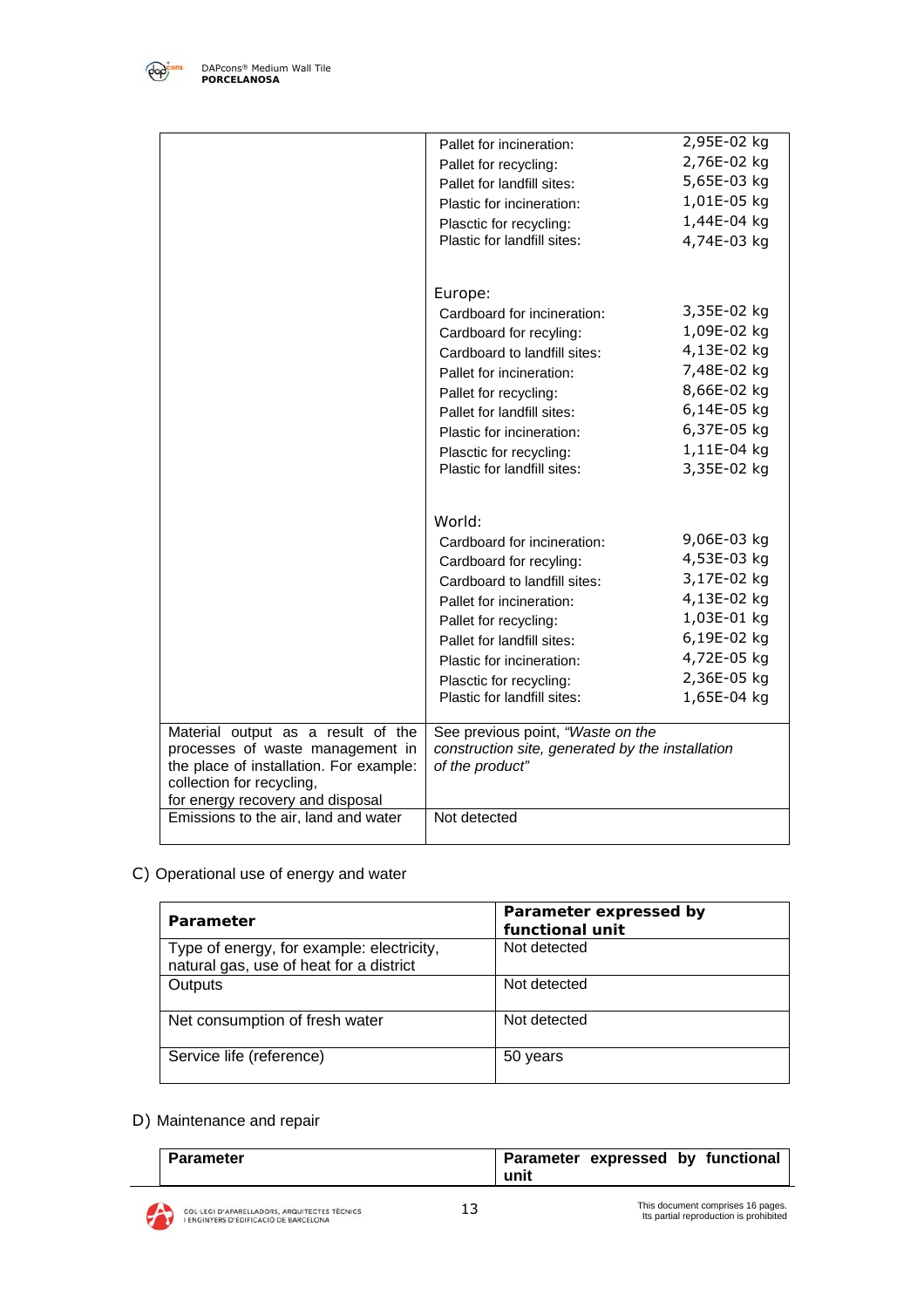

| Maintenance, for example; cleaning agent,<br>type of surfactant                                                                | Quantities for cleaning 1 m2 (once)=<br>- 0.00006 kg detergent<br>$-0.1$ kg water                   |
|--------------------------------------------------------------------------------------------------------------------------------|-----------------------------------------------------------------------------------------------------|
| Maintenance cycle                                                                                                              | Cleaning for residential $\overline{use} =$<br>once/week* 52 weeks/year* 50<br>years $=2600$ washes |
| Energy input for the maintenance process                                                                                       | Not detected                                                                                        |
| Net consumption of fresh water during<br>maintenance or repair                                                                 | $0.260 \text{ m}$ <sub>3</sub>                                                                      |
| Inspection, maintenance or repair process                                                                                      | Not detected                                                                                        |
| Inspection, maintenance or repair cycle                                                                                        | Not detected                                                                                        |
| Auxiliary materials, e.g. lubricant                                                                                            | Not detected                                                                                        |
| Changing of parts during product life cycle                                                                                    | Not detected                                                                                        |
| Energy input during maintenance, type of<br>energy, e.g.: electricity, and amount                                              | Not detected                                                                                        |
| Energy input during the process of repair,<br>renovation, changing parts if applicable and<br>significant                      | Not detected                                                                                        |
| Loss of material during maintenance or repair                                                                                  | Not detected                                                                                        |
| Service life of the product for inclusion as a<br>basis to calculate the number of times a<br>change is needed in the building | 50 years                                                                                            |

## E) End of life

| <b>Parameter</b>            | Parameter expressed by functional unit                           |
|-----------------------------|------------------------------------------------------------------|
| <b>Collection processes</b> | 17,21 kg collected together with construction waste              |
| Recycling systems           | $2,93$ kg                                                        |
| Disposal                    | 14,18 kg of material for disposal including loss<br>of material. |

## **5. Additional information**

| Technical characteristics of | - CE marking                                           |
|------------------------------|--------------------------------------------------------|
| the product                  | - Euroclass reaction to fire: A1                       |
|                              | - Breaking strength:                                   |
|                              | Group BIII $\geq$ 600 N                                |
|                              | - Water absorption:                                    |
|                              | Group BIII $E > 10\%$                                  |
| Transport and construction   | - Density of load transported: 1,490 Kg/m <sub>3</sub> |
|                              | - Mortar: 1.3 kg                                       |
| Use and maintenance          | - Useful life (years): 50                              |
|                              | - Maintenance and cleaning recommendations:            |
|                              | use 0.1 kg water/wash and 0.0006 kg detergent.         |

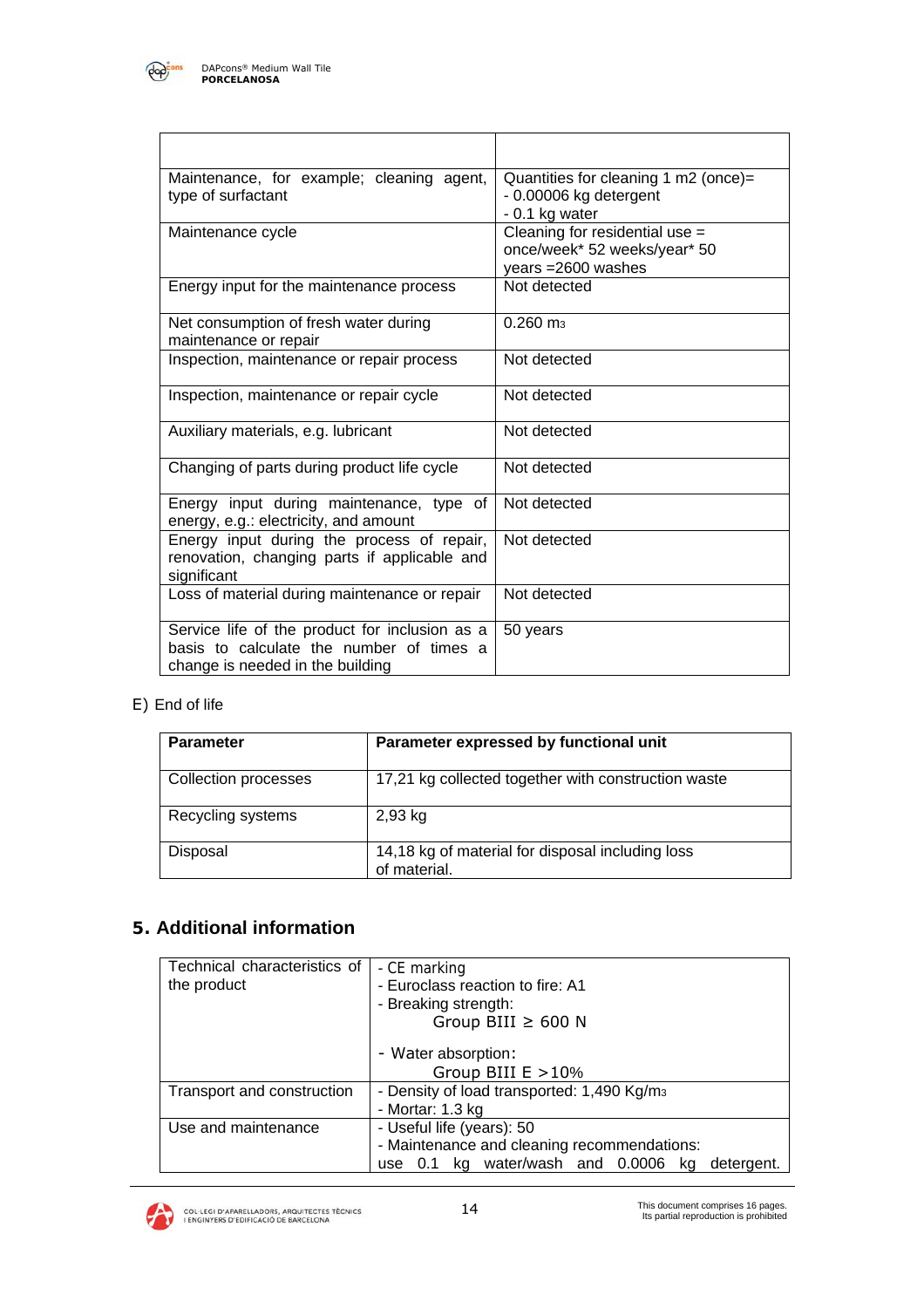

|             | Frequency of washing indicated is once a week.                                                                                                                                                                                  |
|-------------|---------------------------------------------------------------------------------------------------------------------------------------------------------------------------------------------------------------------------------|
| End of life | - LOW code according to European List of Waste<br>(Directive 2000/532/EC): LOW 17 01 03 "tiles and<br>ceramics" and LOW 17 01 07 "Mixtures of concrete,<br>bricks, tiles and ceramics other tan those mentioned in 17<br>01 06" |

- Certified by the implementation of a Quality Management System that meets the *requierements of ISO 9001:2008 (attached)*
- *Certified by the implementation of an Environmental Management System that meets the requierements of ISO 14001:2004 (attached)*
- *Certified by the implementation of an Energy Management System that meets the requierements of ISO 50001:2011 (attached)*
- Declaration *of Performance according to Regulation (EU) No* 305/2011*, 001-DPR-20130701 and 002-DPR-20130701 (attached)*

## **6. PCR and verification**

This declaration is based on the document "RCP 002 Productos de revestimiento cerámico - Versión 2 – 2015.09.18." (Spanish version)



## **References**

 ANÁLISIS DE CICLO DE VIDA DE LOS PRODUCTOS: GRES PORCELÁNICO MEDIO (Bla - Blb) Y AZULEJO MEDIO (BIII). ReMa-INGENIERÍA, S.L. for PORCELANOSA. 2016 (Spanish versión - not published)